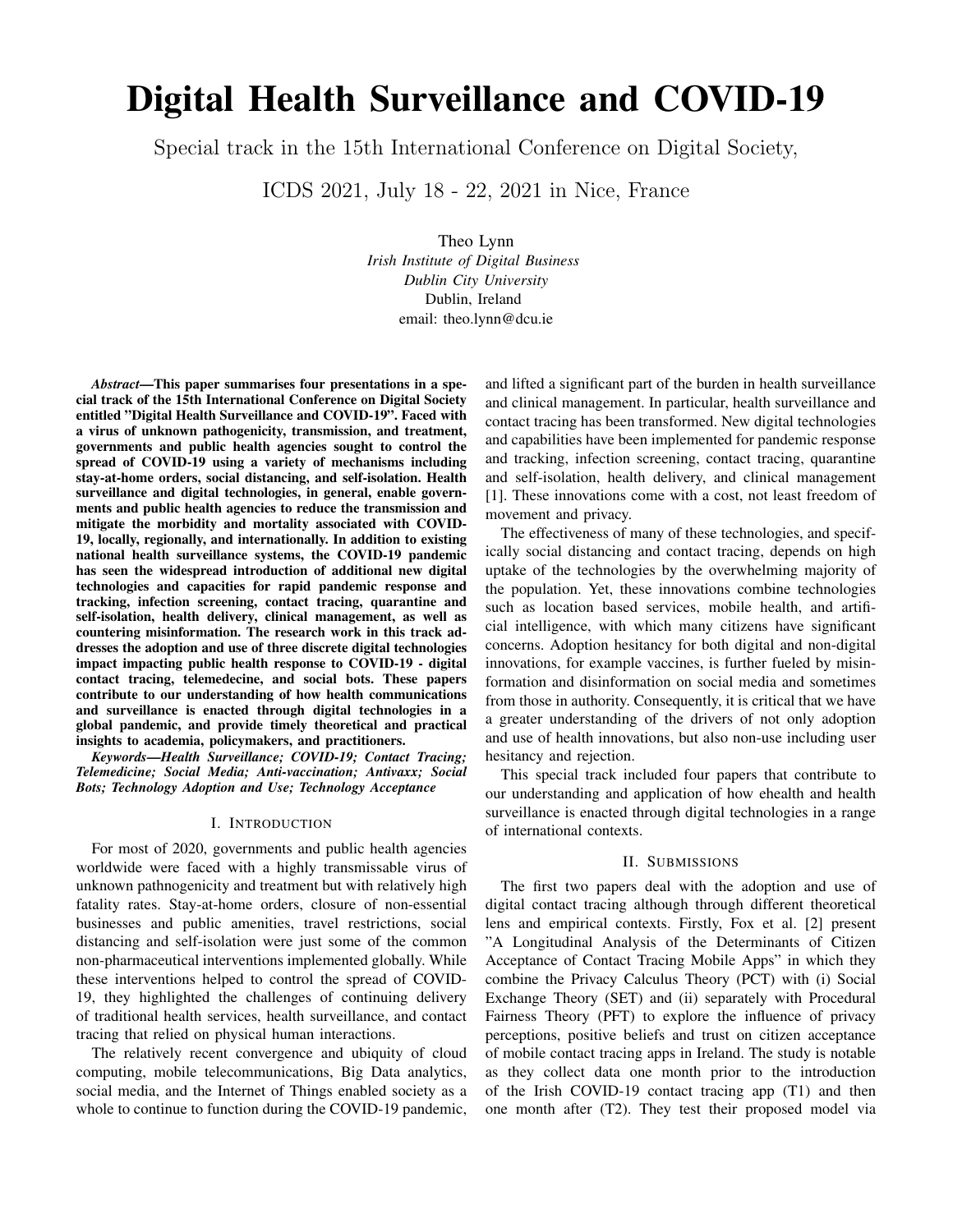Structured Equation Modelling. Preliminary evidence suggests that perceived benefits, social influence and trust are positively related to adoption and disclosure intentions, while, somewhat unsurprisingly, privacy concerns have a negative effect.

The second paper entitled "A Preliminary Analysis of the Determinants of Acceptance of Contact Tracing Apps in Brazil" is on a similar topic to Fox et al. [2] however explores adoption and use of contact tracing apps through the lens of PCT and Social Contact Theory (SCT) [3]. In addition to the difference in theoretical lens, Endo et al. [?] explore non-users and users in in Brazil, one of the largest countries in the world by population and size but also one of the countries worst hit by COVID-19 in terms of infections and deaths. The theoretical and empirical juxtaposition is interesting given the cultural differences between Ireland and Brazil. Cultural differences can have a significant impact on privacy concerns and therefore it is surprising that the findings are so similar. Here, Endo et al. [3] find that perceived privacy, reciprocal benefits, and social influence have a positive effect on individuals' intentions to download or continue use of contact tracing apps. Furthermore, intention to adopt, perceived privacy, and reciprocal benefits have a positive effect on intention to disclose information. Furthermore, they report differences in findings from users and non-users. Perceived health benefits had a positive effect on intention to continue to use contact tracing apps by users while it has a negative effect on non-users' intention to adopt [3]. The difference in user and non-user findings is noteworthy. All too often the focus of innovation diffusion research is on adoption and use and not user resistance or technology rejection. Indeed, these categories may not be entirely useful as they assume all nonusers are alike, with homogeneous attitudes and behaviour. In reality, it is much more nuanced and research suggests a wide variety of reasons for non-use including technology anxiety, privacy concerns, lack of awareness, confusion, digital access, digital competence, exclusion, and indeed rejection of the technology and the technology provider [4]. Indeed, hesitancy to adopt a contact tracing app in the context of COVID-19 may indeed be a denial of the disease itself.

Egli et al. [5] pursue a related topic to vaccine hesitancy and denial in the third paper in the track entitled "Bad Robot: A Preliminary Exploration of the Prevalence of Automated Software Programmes and Social Bots in the COVID-19 #antivaxx Discourse on Twitter". This paper examines the role of social media, in this case Twitter, as a health information source. This paper situates itself in December 2020 as the first COVID-19 vaccines are approved and rolled out in the US. Using a data set of 8,949 English-language tweets featuring the #antivaxx hashtag, they explore (a) the prevalence of automated software and social bots in the #antivaxx discourse on Twitter during the focal period, (b) the prevalence of social bot use by active and visible users, and (c) the effectiveness of social network platforms to moderate misinformation. The findings are surprising in that it would seem that the overwhelming majority of participants engaged in this particular discourse, or at least using the #antivaxx hashtag, are pro-vaccination supporters and while there is evidence of social bot use, for the large part, it is in support of vaccinations. Egli et al. [5] also note that Twitter seems to be effective in policing misuse with respect to the anti-vaccination movement including warnings when one searches for related tweets. The authors note that this research is *preliminary* and it may well be that the anti-vaccination movement is active in the wider COVID-19 discourse on social media and just does not participate in the #antivaxx discourse as it is too easy for their opponents to target them. Additionally, it may be that there is a "shy antivaxxer" phenomenon and that vaccine deniers or those who are hesitant do not participate visibly on social media for fear of reprisals.

The final paper is a Polish paper by Grata-Borkowska et al. [6] entitled "Use of Medical Teleconsultations During the COVID-19 Pandemic in Poland - Preliminary Results" which examines the use of telemedicine in the Lower Silesia District of Poland during COVID-19. This paper is timely given that prior to COVID-19, Poland ranked 17th in the EU in ehealth adoption and use, with just 14% of Poles having used health and care services provided online [7]. Similarly, e-Prescriptions were used by only 7% of general practitioners (GPs) and only 16% of GPs exchanged medical data compared to EU averages of 50% and 43% respectively [7]. The COVID-19 effect on digital acceleration has been much discussed by the media and commentators. Here, Grata-Borkowska et al. [6] provide real evidence of not only significant rates of adoption for telemedicine but satisfaction with teleconferencing as a means of clinical consultation. This is not to say there are no drawbacks. Over 80% of respondents surveyed cite the inability to physically examine the patient and reliably verify the patient's condition as a significant disadvantage [6]. Notwithstanding this, 97% of respondents claimed that they would continue to use teleconferencing for consultations postpandemic.

## III. CONCLUSION

The papers in this track suggest that research into both ehealth and health surveillance adoption and use, as well as non-use and user hesitancy to adopt, remains a fruitful of area for research. In particular, one might argue that the COVID-19 pandemic, the common international responses, and the shared global experience it represents presents a wealth of opportunity for researchers. In particular, there is a need to review the existing research base and examine whether there is a need for renovation. The papers in this track present a number of tensions in a variety of empirical contexts including tensions between health and privacy concerns, health decision-makers and citizens, users (adopters) and non-users (non-adopters), vaccination supporters and vaccination deniers, and arguably health professionals and patients. It is important to recognise that each of these stakeholder groups are not necessarily binary and homogeneous but rather represent people of different cultural, socio-technological, political and personal contexts and lie along various points along a continuum. Understanding the antecedents for rejection, hesitancy, adoption and use will